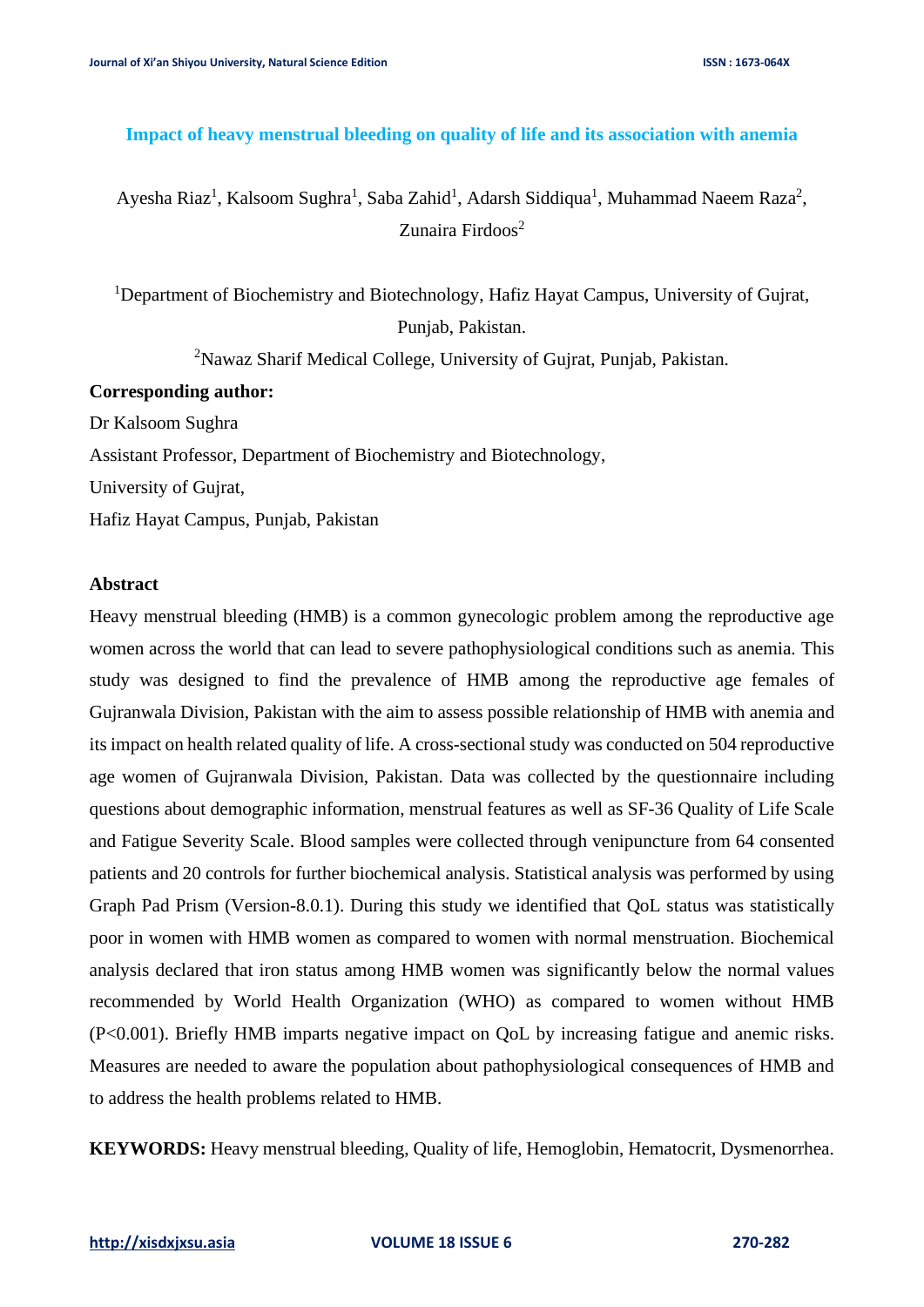# **Introduction**

Heavy menstrual bleeding (HMB) was defined as the menstrual blood loss of 80 mL or more per cycle in 1960. The Federation of Gynecology and Obstetrics describes HMB as a woman's perception of extremely heavy periods with the passage of large clots, regardless of regularity, frequency or duration [1, 2]. Afterwards, National Institute for Health and Clinical Excellence (NICE) in UK defined HMB as 80 mL or more menstrual blood loss that socially, physically, and emotionally interfere with woman's quality of life, and occur alone or along with some other symptoms [3, 4]. Signs or symptoms of HMB includes bleeding for more than a week, use of double sanitary protection, passage of large clots, changing soaked pads during night, restriction in daily life routine, fatigue and shortness of breath. HMB can be caused by irregular ovulation, adenomyosis, antiinflammatory and hormonal drugs, bleeding disorders, polyps and uterine fibroids etc. [5, 6].

It's a common gynecological problem among reproductive age women across the world leading to severe pathophysiological conditions. In 2009, a systematic review presented the worldwide epidemiology of HMB between 4 to 52% [7]. In American population, approximately 70% women on anticoagulation and 90% women with bleeding disorder suffer from HMB [8]. Menstrual cycle related problems are very common in exercising women and almost 18.8% exercising women of USA complaint for HMB [9]. A study on HMB prevalence in five different regions of Europe reported a prevalence rate of 27.2% [10]. HMB was reported in 15.2% women of Iran and 34-36% of reproductive age Chinese women [11, 12].

Due to excessive blood loss during menstruation, HMB may result in reduction of iron level and hemoglobin level that lead to serious physical health problems such as iron deficiency anemia (IDA) and fatigue [13]. Each women with HMB experience anemic conditions at some point but only small portion of HMB women visit hospital for medical help annually [10, 14]**.**

HMB also impart significant impact on health related quality of life (QoL) and cause restrictions for women at work and school that can be problematic in academic success [15, 16]. The primary purpose of HMB treatment is to improve the quality of life in terms of blood hemoglobin or iron level [17]. Menorrhagia not only cause negative impact on iron level and QoL in physical, emotional and social terms in women but also cause fatigue. Correlation among fatigue and HMB is a famous clinical event [18, 19].

In Pakistan, females usually don't report problems related to menstruation because it is a stigma even to talk about this issue because they considered it a private matter. It's very important to highlight issues related to females which can affect their physical and mental health. This study is designed to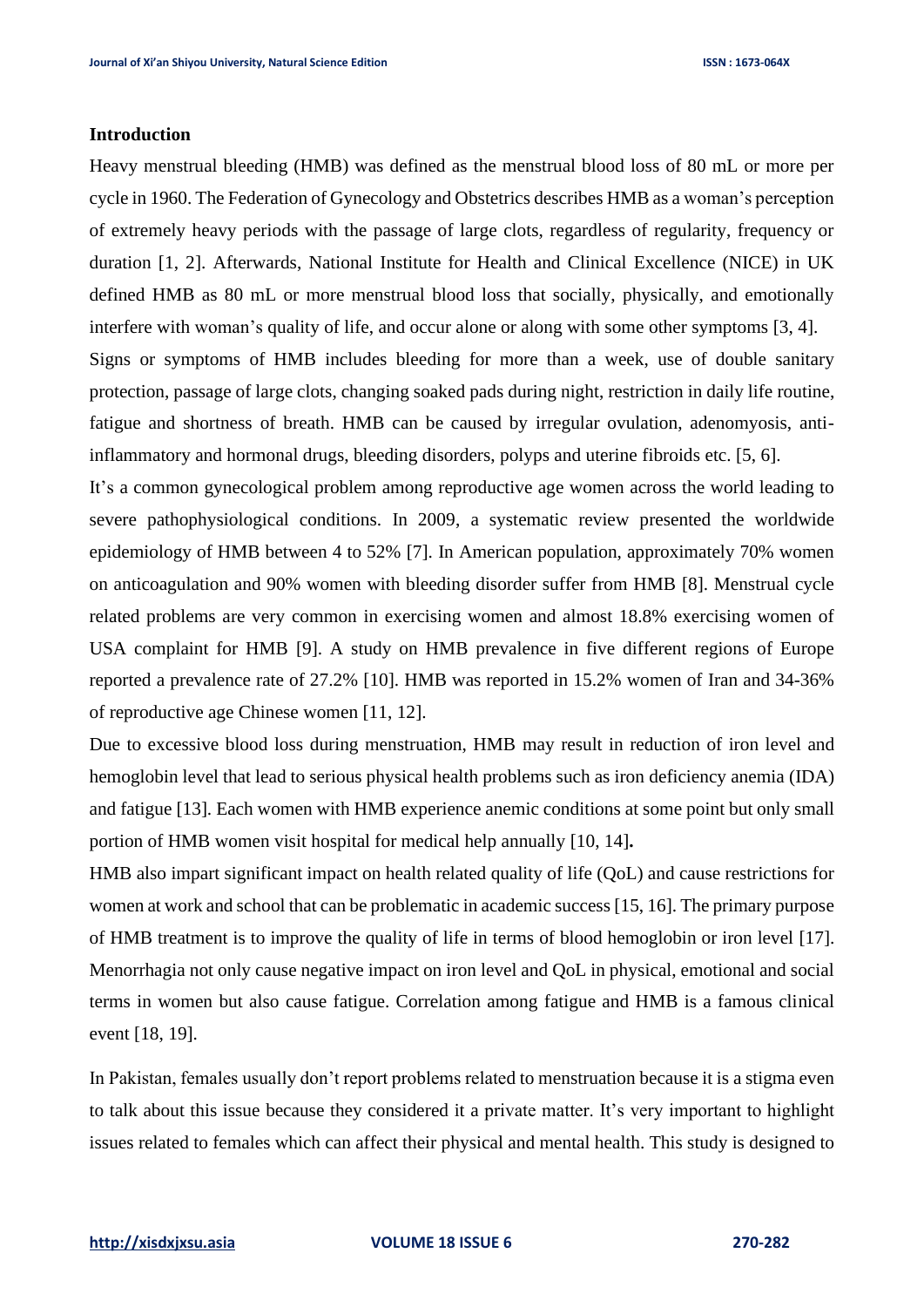find prevalence of HMB in females of Gujranwala division Pakistan and its association with iron deficiency anemia. Furthermore, this study will be helpful to investigate the impact of HMB on women's quality of life. It would encourage females to report and seek the treatment of HMB and help to identify the females who are at higher risk of iron deficiency and anemia.

### **Materials and Methods**

**Study Design:** This study was divided into two parts, data collection and laboratory biochemical analysis. For data collection, a questionnaire was developed with the help of gynecologist and statistician. The questionnaire was consisting of socio-demographic variables, HMB diagnostic criteria and scales to identify effect on quality of life.

Socio-demographic information included variables of age, residential area, educational level and marital status. According to gynecologist consulted diagnostic criteria, symptoms of HMB included passage of large clots, duration of menstruation  $> 7$  days, frequent replacement of pads, less than 21 days of menstrual cycle, 12 or more pads used in one cycle and 4 or more days of heavy bleeding. Questions about anemic history were also asked from the participants having HMB according to criteria.

Next part of the questionnaire was comprising of SF-36 scale and fatigue severity scale (FSS) to analyze the impact of HMB on quality of life of sufferers. The SF-36 is a general scale for health related quality of life developed by Ware in 1987 [20], was adopted and modified in such a way that main health related features were used and rated according to positive scoring with '0' being not at all, '1' as slight effect, '2' as moderate effect and '3' for extreme or severe effect on QoL. According to modified scale, as the score increases, the HMB impact on quality of life also increases.

The impact of HMB on fatigue level was evaluated using the Fatigue severity scale (FSS) developed by Krupp, Muir-Nash, LaRocca, and Steinberg in 1989 [21]. This scale was adopted and modified in such a way that nine items were rated on the basis of 2z-score. It is also called fatigue measure that evaluates fatigue associated functional outcomes instead of fatigue itself.

**Study Population:** The study was conducted in the area of Gujranwala Division, Pakistan. Study population included 504 females of reproductive age among 15-49 years who visit to different hospitals, maternity homes, schools, colleges and universities. Both women complaining of HMB and women having normal menstruation were included in the study. All the pregnant women and those having fatigue related chronic illness such as chronic fatigue syndrome, eating disorders, and autoimmune diseases were excluded. Informed consent was taken from each participant and an identification number was assigned to ensure anonymity.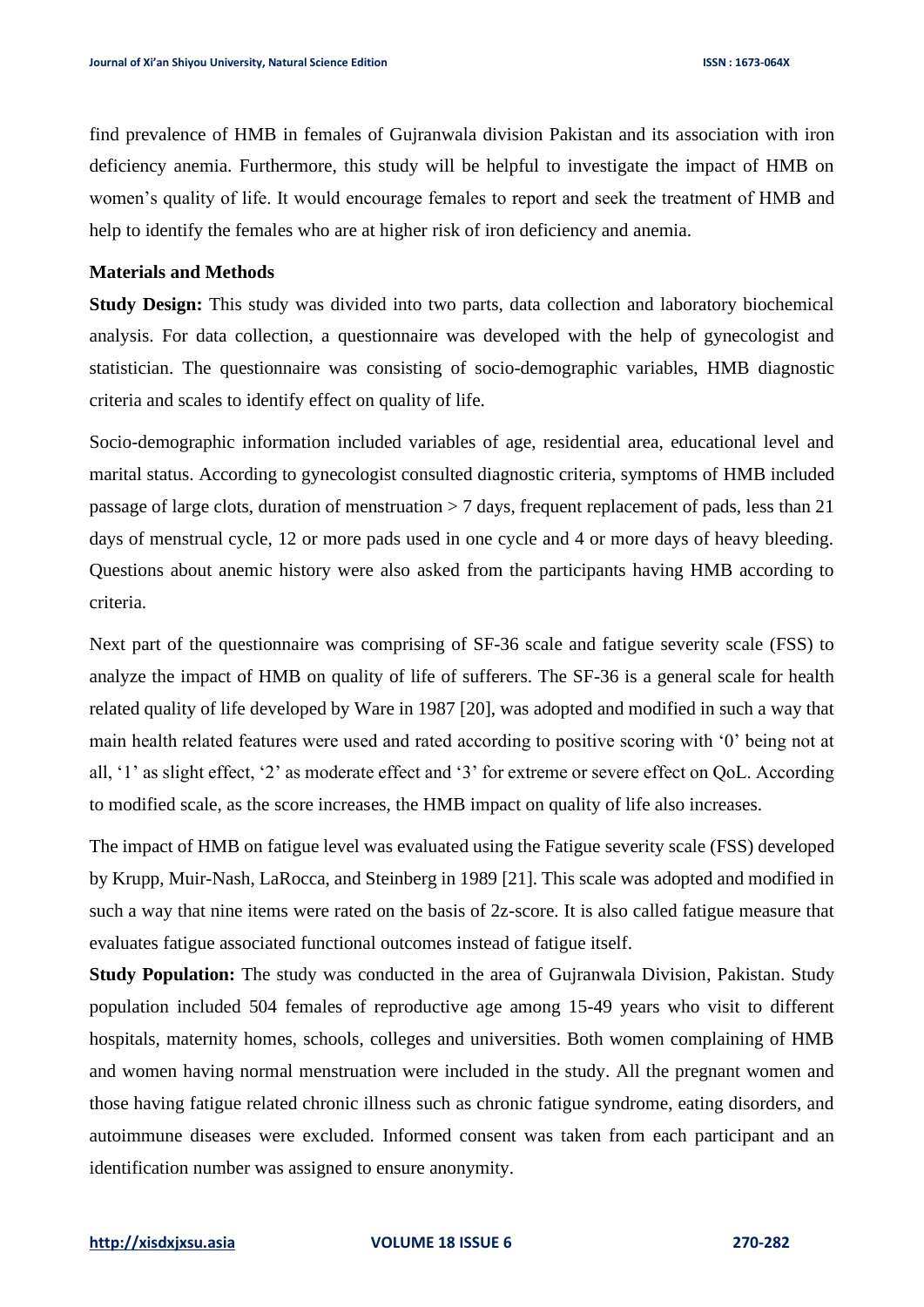**Sample Collection and Laboratory Procedures:** After the completion of questionnaire, data was analyzed and blood samples were collected by 84 consented participants with 64 as HMB cases and 20 as non HMB control samples that were analyzed in biochemistry laboratory of University of Gujrat. From each consented participant, blood sample was drawn by venipuncture, placed in K2EDTA anticoagulant containing CBC vial and stored at 4°C. The blood hemoglobin and hematocrit levels were measured through Sahli's hemoglobinometer and Microhaematocrit centrifuge (Hawksley haematospin 1300 model) respectively. According to World Health Organization, the study participants with hemoglobin level below 12.0 g/dL and hematocrit level below 36%, were regarded as under anemic conditions in this research [22].

**Statistical Analysis:** The collected data was evaluated by using SPSS IBM software (Version 21) and Graph Pad Prism (Version 8.0.1). Different statistical tools such as independent sample t-test (to check the impact of HMB on iron biomarkers), Man Whitney U test (to assess the impact of HMB on QoL) and chi-square test (for menstrual features) were utilized. A P value smaller than 0.05 was considered as significant.

# **Results**

There were 504 females who participated in this study but only 84 participants agreed to undergo venipuncture for further laboratory procedures. Over 25.59% females itself reported that they were suffering from HMB while the remainder were having normal menstruation. Among these HMB women, 67.64% were belonging to urban area. Majority of HMB patients belong to age group of 15- 24 years was 80.88%. According to educational status, there were 13.23% HMB women with primary, 23.52% with secondary and 63.23% with higher education. Almost 83.82% HMB women were unmarried as described in Table 1.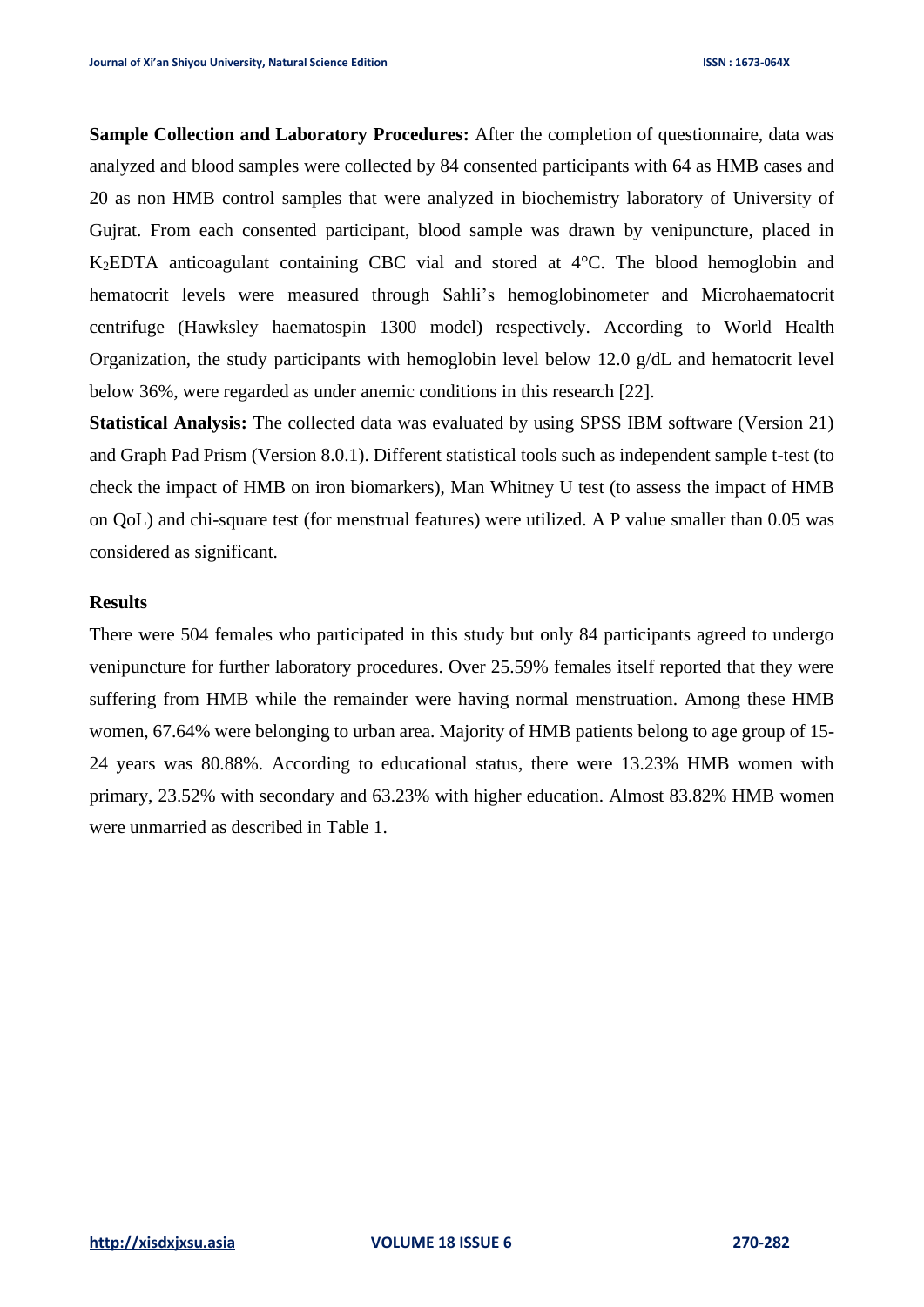| <b>Demographic Measures</b> | Number $(\% )$ |  |
|-----------------------------|----------------|--|
| Area                        |                |  |
| Rural                       | 66(32.35)      |  |
| Urban                       | 138(67.64)     |  |
| Age                         |                |  |
| 15-24                       | 165(80.88)     |  |
| 25-34                       | 12(5.8)        |  |
| 35-44                       | 8(3.92)        |  |
| >44                         | 19(9.31)       |  |
| <b>Educational Status</b>   |                |  |
| Primary                     | 27(13.23)      |  |
| Secondary                   | 48(23.52)      |  |
| Higher                      | 129(63.23)     |  |
| <b>Marital Status</b>       |                |  |
| Unmarried                   | 171(83.82)     |  |
| Married                     | 33(16.17)      |  |
|                             |                |  |

# **Table 1: Demographic information about reproductive age women of Gujranwala Division, Pakistan**

Data collected about different menstrual features explained that 6% HMB females and 5% non HMB females were having age at menarche  $\leq 11$  years. Over 51.4% HMB and only 1% non HMB females were experiencing menstrual duration of  $\geq 8$  days. The number of females with menstrual cycle <21 days was higher in HMB group (51.4%) as compared to non HMB group (22%). There were 73.52% HMB females reported using  $\geq 12$  pads in one cycle. In case of heavy bleeding days, there were 51.47% HMB participants as compared to 3% non HMB participants with  $\geq$  4 heavy bleeding days. Almost all the HMB females and 20% to 36% non HMB females reported about frequent replacement of pads and the passage of large clots (Table 2).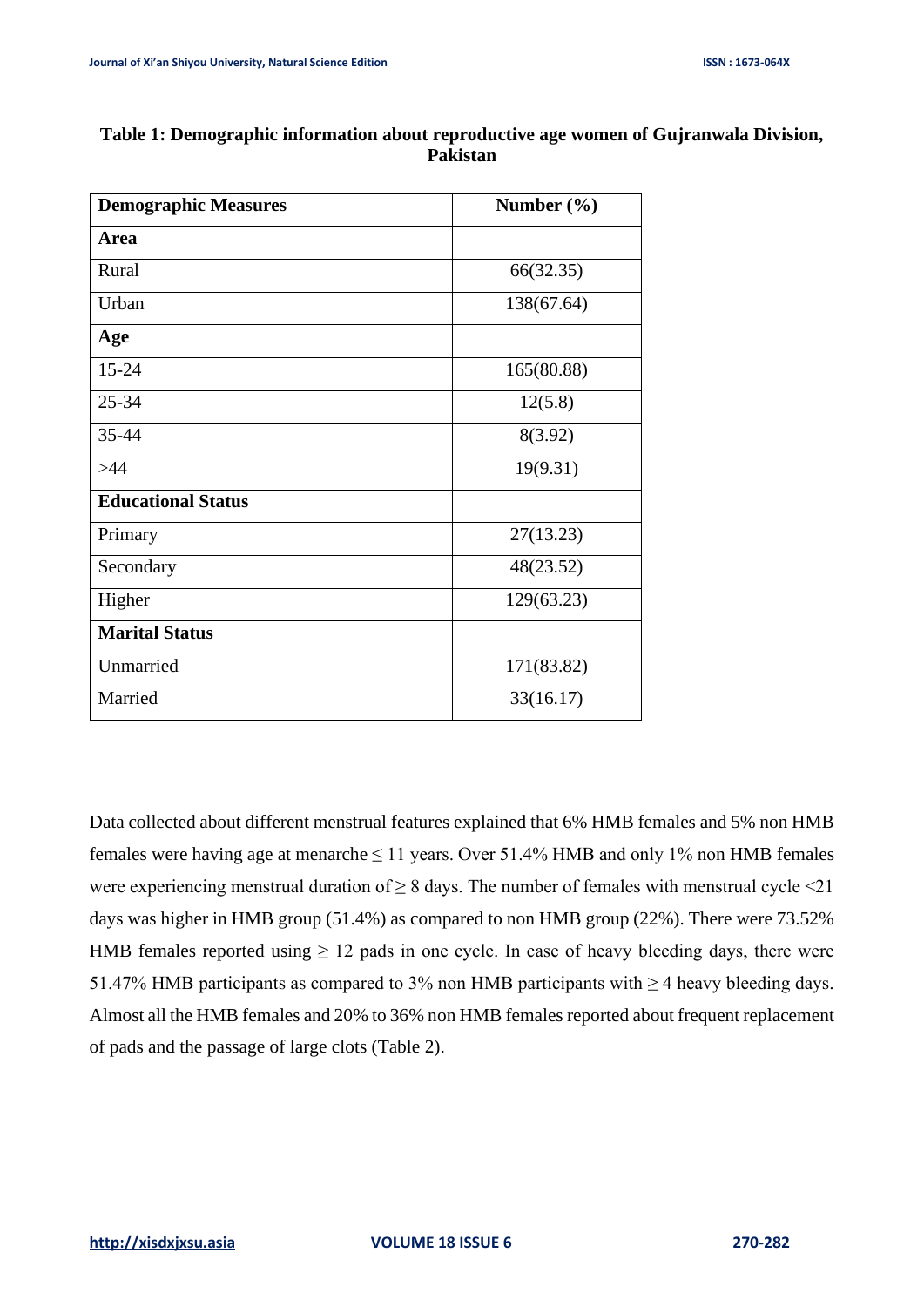$\mathbf{r}$ 

|                                         | <b>HMB</b> | non HMB        | <b>P-Value</b> |
|-----------------------------------------|------------|----------------|----------------|
| <b>Characteristics</b>                  | Number (%) | Number $(\% )$ |                |
| <b>Age at Menarche</b>                  |            |                | 0.137          |
| $\leq$ 11 years                         | 12(6)      | 15(5)          |                |
| $12-14$ years                           | 132(65)    | 171(57)        |                |
| $\geq$ 15 years                         | 60(29)     | 114(38)        |                |
| <b>Duration of Menstruation</b>         |            |                | < .001         |
| $\leq$ 4 days                           | 0(0.0)     | 117(39)        |                |
| 5-7 days                                | 99(48.5)   | 180(60)        |                |
| $\geq 8$ days                           | 105(51.4)  | 3(1)           |                |
| <b>Menstrual Cycle Duration</b>         |            |                | < .001         |
| $<$ 21 days                             | 105(51.4)  | 66(22)         |                |
| 21-35 days                              | 96(47)     | 210(70)        |                |
| $>35$ days                              | 3(1.47)    | 24(8)          |                |
| <b>Number of Pads Used in One Cycle</b> |            |                | < .001         |
| $\leq$ 11                               | 54(26.47)  | 150(73.52)     |                |
| $\geq$ 12                               | 237(79)    | 63(21)         |                |
| <b>Number of Heavy Bleeding Days</b>    |            |                | < .001         |
| Never                                   | 0(0.00)    | 18(6)          |                |
| 1 day                                   | 0(0.00)    | 66(22)         |                |
| 2 days                                  | 3(1.47)    | 141(47)        |                |
| 3 days                                  | 96(47.05)  | 66(22)         |                |
| $\geq$ 4 days                           | 105(51.47) | 9(3)           |                |
| <b>Passage of Large Clot</b>            | 204(100)   | 108(36)        | < .001         |
| <b>Use of Double Pads</b>               | 84(41.17)  | 36(12)         | < .001         |
| <b>Frequent Replacement of Pads</b>     | 204(100)   | 60(20)         | < .001         |
| <b>Intermittent Bleeding</b>            | 90(44.11)  | 84(28)         | < .001         |

**Table 2: Differences in menstrual characteristics among HMB and non HMB women of Gujranwala Division, Pakistan**

\*P-Value < 0.05 is considered as statistically significant.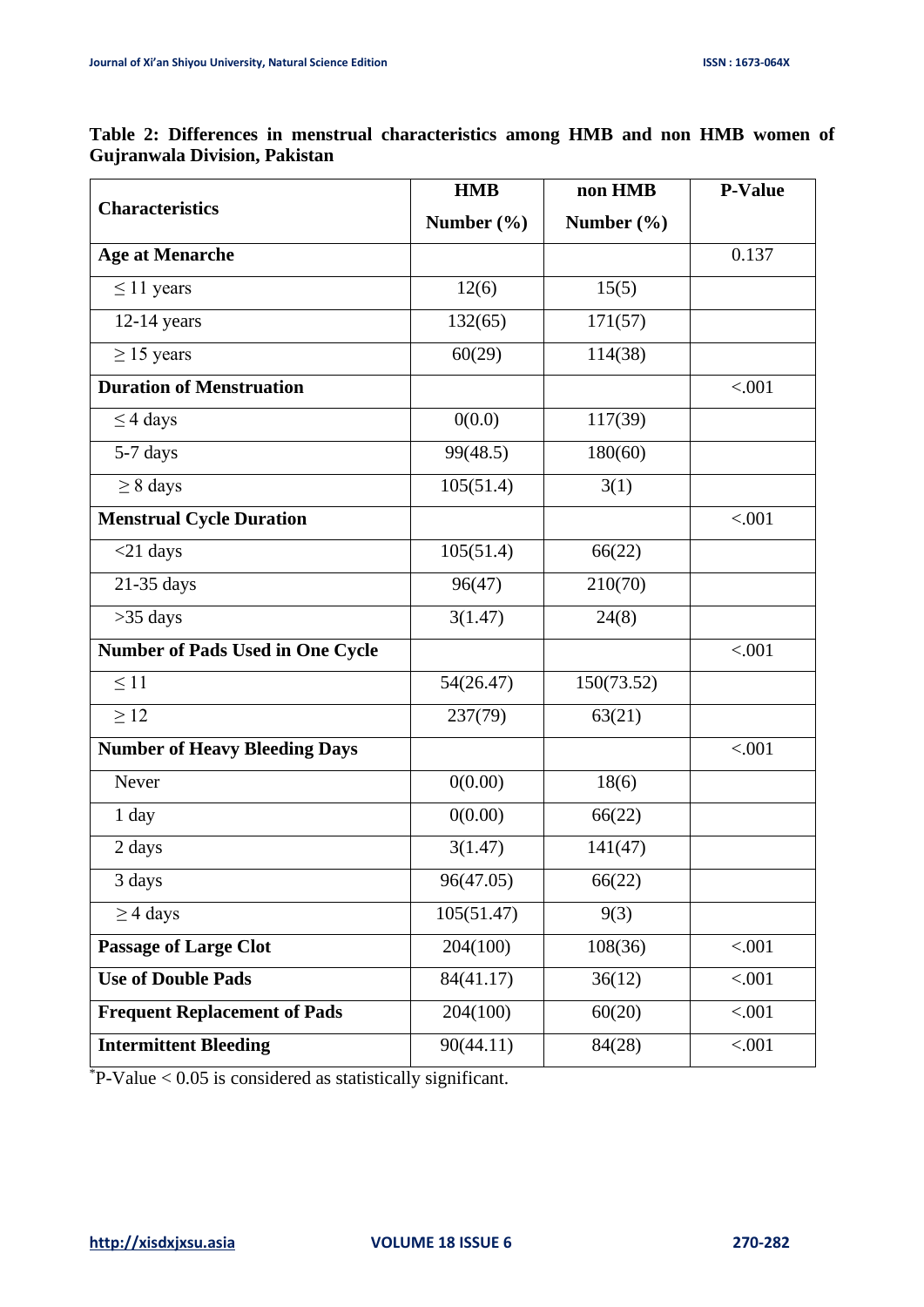According to gynecological developed criteria 40.47% females were suffering from HMB as shown in Figure 1.



**Figure 1: Criteria based prevalence of HMB among reproductive age women of Gujranwala Division, Pakistan.**

Table 3 demonstrate that there were 35.30% HMB women participating in sports or daily physical activity as compared to 25% non HMB women. Almost 60% HMB women reported about dysmenorrhea while only 43% non HMB women complaint about dysmenorrhea. A statistically significant association was present between HMB and dysmenorrhea (P=0.016). The prevalence rate of anemia was found to be significantly higher in HMB women (70.60%) than non HMB women (33%) as P<0.001. There were 79% HMB women and 48% non HMB women having severe fatigue level during menstrual cycle. Fatigue level was found to be significantly higher in HMB women than non HMB (P<0.001).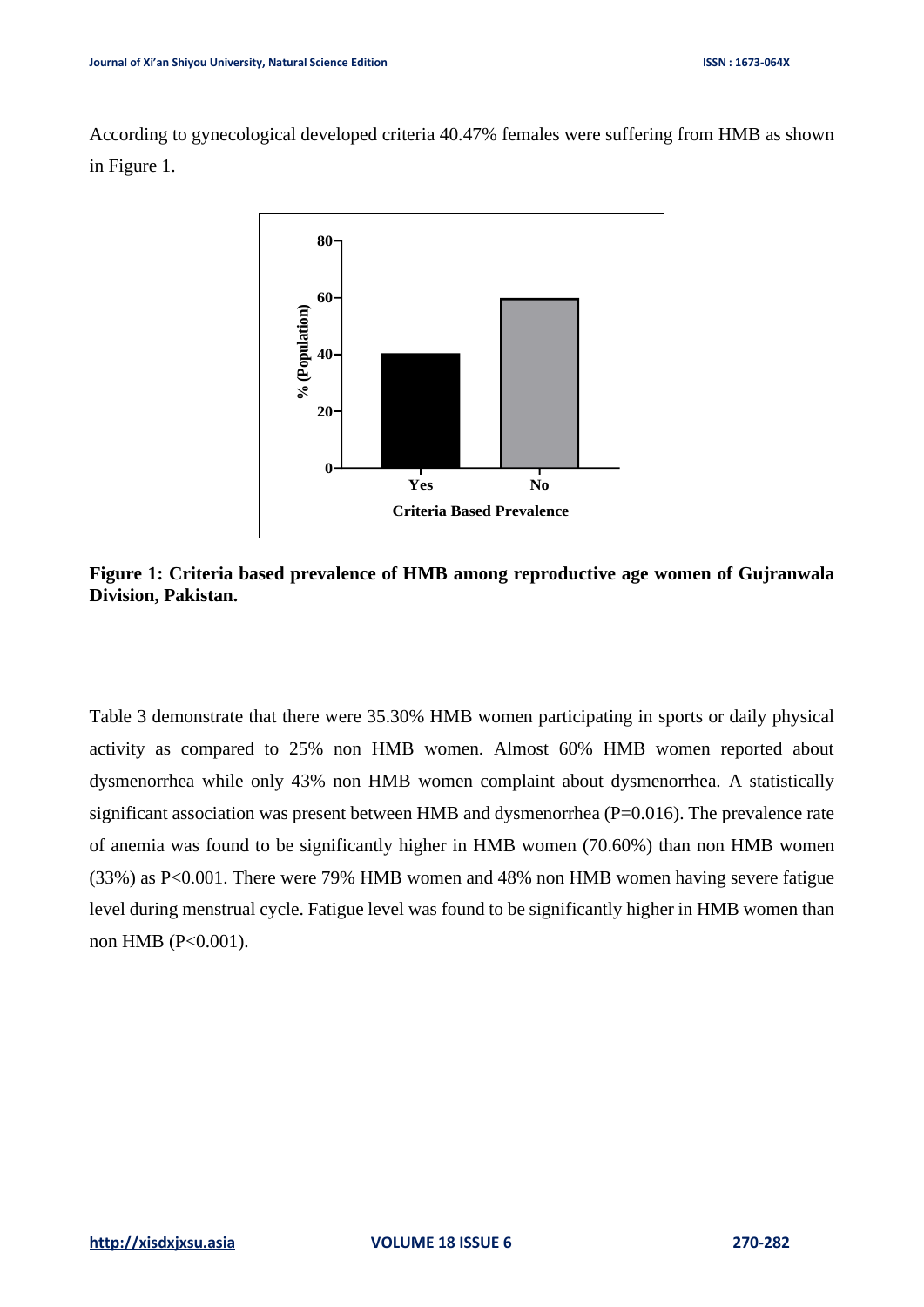| <b>Factors</b>           | HMB $(\% )$ | Non HMB $(\% )$ | <b>P-Value</b> |
|--------------------------|-------------|-----------------|----------------|
| <b>Physical Activity</b> | 35.30       | 25              | 0.123          |
| Dysmenorrhea             | 60.29       | 43              | 0.016          |
| Anemic History           | 70.60       | 33              | < .001         |
| Fatigue                  | 79          | 48              | $<\!\!.001$    |

**Table 3: Association of HMB with different factors**

 $*P-Value < 0.05$  is considered as statistically significant.

While assessing QoL, a statistically significant difference was observed in each sub-dimension of SF-36 scale between HMB and non HMB group (P<0.0001) as shown in Table 4.

| <b>Dimensions of SF-36</b> | <b>Cases</b>      | <b>Control</b>    | $Z_{M W U}^*$ | <b>P-Value</b> |
|----------------------------|-------------------|-------------------|---------------|----------------|
| <b>Scale</b>               | $(Mean \pm SD)$   | $(Mean \pm SD)$   |               |                |
| Physical health            | $2.308 \pm 1.00$  | $1.890\pm0.800$   | $-4.605$      | 0.000          |
| Physical role              | $2.426 \pm 0.914$ | $2.070 \pm 1.220$ | $-5.209$      | 0.000          |
| Social relation            | $2.191 \pm 0.945$ | $1.790\pm0.899$   | $-4.811$      | 0.000          |
| <b>Bodily Pain</b>         | $2.985 \pm 0.868$ | $2.460\pm0.954$   | $-6.100$      | 0.000          |
| Mental Health              | $2.088 \pm 1.123$ | $1.770 \pm 0.905$ | $-2.855$      | 0.004          |
| <b>Role Limitation</b>     | $2.338 \pm 0.870$ | $1.820 \pm 0.818$ | $-6.820$      | 0.000          |
| Vitality                   | $3.176 \pm 3.560$ | $2.160\pm0.834$   | $-6.920$      | 0.000          |

**Table 4: Comparison of QoL status between HMB and non HMB Group**

 $Z_{m w u}$ <sup>1</sup> Man-Whitney U test

P-Value < 0.05 is considered as statistically significant.

Biochemical analysis of iron biomarkers declared mean hemoglobin values of 8.73 g/dL and 11.4 g/dL as well as mean hematocrit values of 27.5% and 37.6% for HMB group and non HMB group respectively. The hemoglobin and hematocrit levels of HMB group were significantly lower than non HMB group as P<0.001 (Table 5).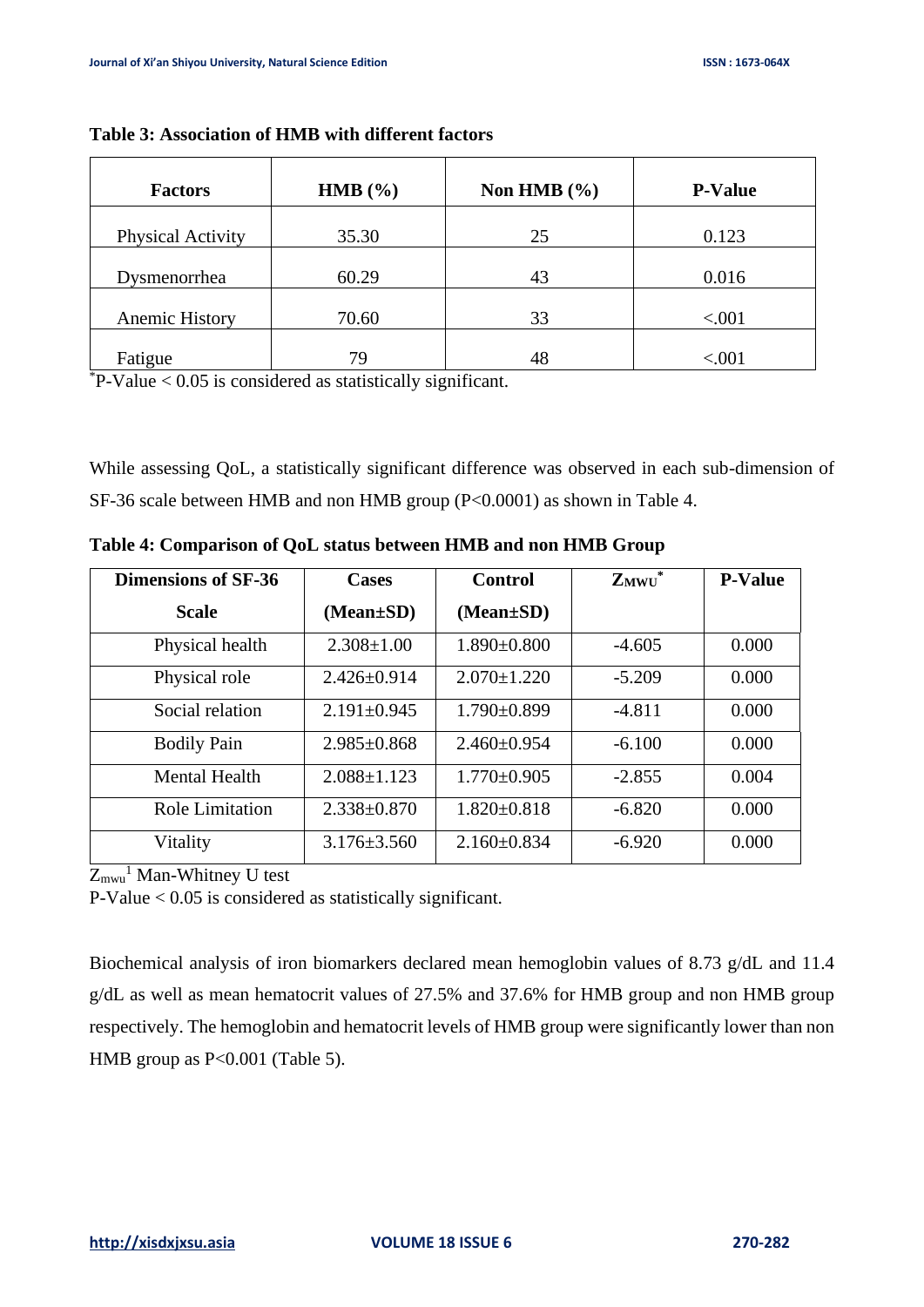| <b>Biochemical Parameters</b> | <b>Cases</b><br>$(Mean \pm SD)$ | <b>Control</b><br>$(Mean \pm SD)$ | <b>Mean Difference</b> | P-Value* |
|-------------------------------|---------------------------------|-----------------------------------|------------------------|----------|
| Hemoglobin                    | $8.73 \pm 1.14$                 | $11.4 \pm 0.77$                   | 2.63                   | < 0.001  |
| Hematocrit                    | $27.5 \pm 3.02$                 | $37.6 \pm 3.12$                   | 10.1                   | ${<}001$ |

 $P-Value < 0.05$  is considered as statistically significant.

### **Discussion**

In present study, menstrual features among HMB women were significantly different from non HMB women. These findings are in line with previous literature studies [23-25]. The prevalence rate of HMB in current study was 40.47% which is higher than the prevalence rate of Iranian and Swedish women reported as 15.2% and 32% respectively [5]. According to a study conducted on Turkish women of 15-49 year, almost 4 out of 10 female complaint about HMB [25]. In our study the criteria based prevalence of HMB was significantly higher than self-reported prevalence. It can be due to insufficient awareness about HMB in Pakistan. Being an under reported disease, it is not considered a serious health problem in our country.

The percentage of HMB is higher (35.3%) in physically active women similar to findings of Elite and non-Elite athletic women of United States [9]. Almost more than 50% of HMB women of Gujranwala division were suffered from dysmenorrhea represented a statistically significant association between HMB and dysmenorrhea (P=0.016). The results of our research were in compliance with a cross-sectional study on Canadian females with bleeding disorders [26].

Anemic prevalence was statistically significantly higher in HMB population of Gujranwala Division than non HMB (P<0.001). Moreover, mean Hb and Hct levels were below the reference value recommended by WHO in HMB group as compared to control group (P<0.001). Both anemic percentage and biochemical analysis of current study are supporting the hypothesis about HMB as main leading factor contributing to anemic conditions reported in studies among Turkish, Nigerian and American-African population [2, 25, 27].

QoL in each dimension of SF-36 scale was significantly more affected in HMB women of Pakistan as compared to women with normal menstruation especially in case of bodily pain and vitality. These findings are in accordance to previous studies of Karlsson et al, Barr et al and Gokyildiz et al [5, 28, 29]. Moreover, HMB also impart negative impact on social, personal, family and work life.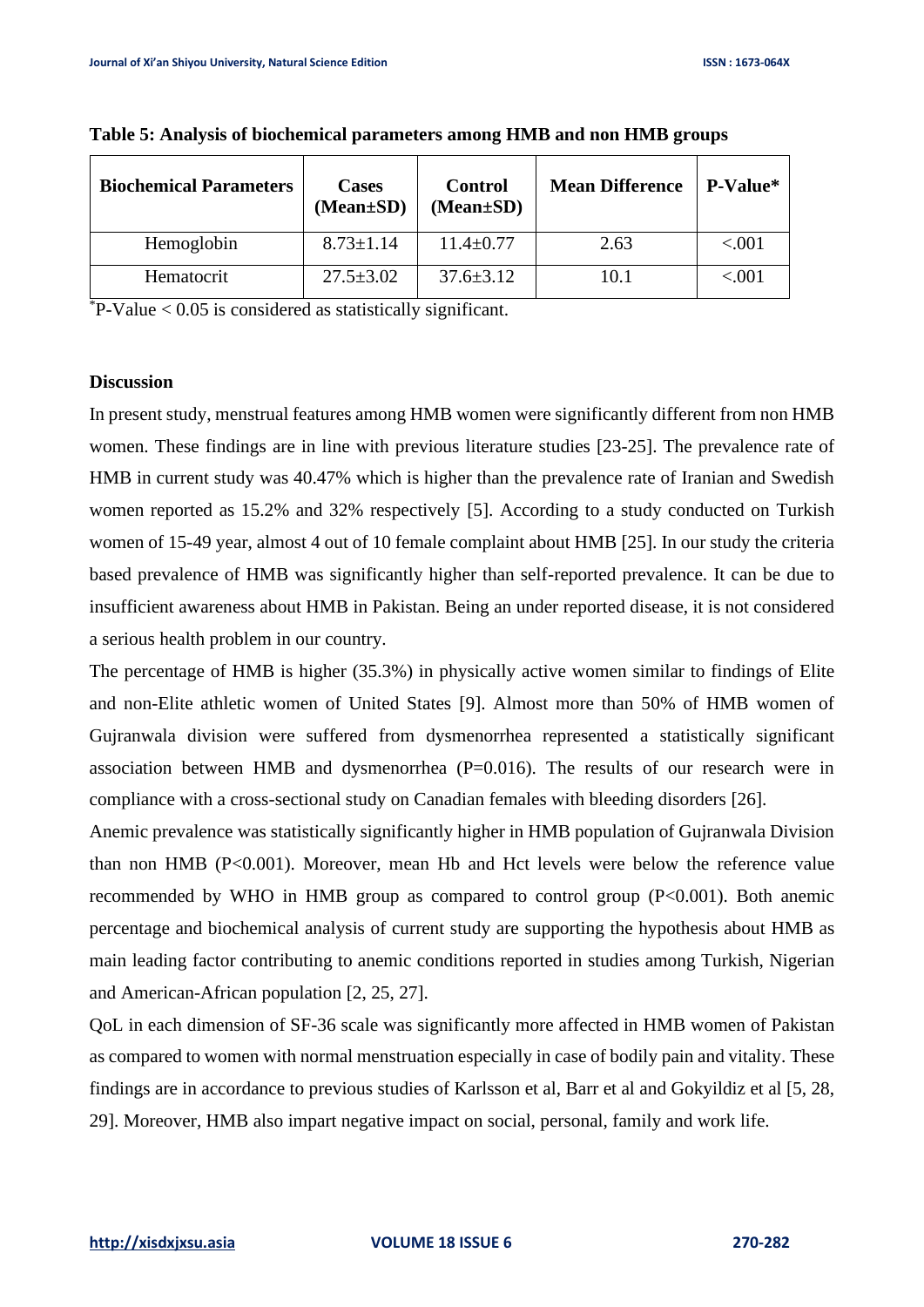Due to limited factors, it cannot be confirmed that menstrual bleeding alone contributed to the high rates of anemia and iron deficiency. Finally, due to survey study the results are reliant on subjective responses participants.

### **Conclusions**

This study helps us to identify the major risk factors for HMB so that these can be managed to reduce the incidence rate of HMB and HMB associated anemia. It also helps us to indicate the iron biomarkers for diagnosis and prognosis of HMB and iron deficiency anemia. In our diseased sample population, the low Hb, Hct levels can be due to unawareness about etiologies and consequences of HMB. There is dire need to create awareness and to take measures in order to alleviate the pathophysiology of HMB as well for the improvement of iron status.

### **Acknowledgement**

**Competing interests:** None.

**Funding:** Department of biochemistry, University of Gujrat.

**Ethical Approval:** Ethical clearance certificate was approved from institutional review board (IRB) of University of Gujrat.

**Contributions:** KS and AR conceived and designed the study; AR, KS, ZF and AS collected the data and samples; AR, KS, SZ and MNR analysed and interpreted the data; AR and KS drafted the manuscript; all authors have discussed the results, critically reviewed the manuscript for important intellectual content and approved the final draft.

# **References**

- 1. Munro MG, Critchley HO, Broder MS, Fraser IS. FIGO classification system (PALM-COEIN) for causes of abnormal uterine bleeding in nongravid women of reproductive age. Int J Gynaecol Obstet. 2011;113(1):3-13.
	- 2. Barr F, Brabin L, Agbaje S, Buseri F, Ikimalo J, Briggs N. Reducing iron deficiency anaemia due to heavy menstrual blood loss in Nigerian rural adolescents. Public Health Nutr. 1998;1(4):249-57.
	- 3. Davies J, Kadir RA. Heavy menstrual bleeding: An update on management. Thromb Res. 2017;151 S70-S7.
	- 4. Sriprasert I, Pakrashi T, Kimble T, Archer DF. Heavy menstrual bleeding diagnosis and medical management. Contracept Reprod Med. 2017;2:20.
	- 5. Karlsson TS, Marions LB, Edlund MG. Heavy menstrual bleeding significantly affects quality of life. Acta Obstet Gynecol Scand. 2014;93(1):52-7.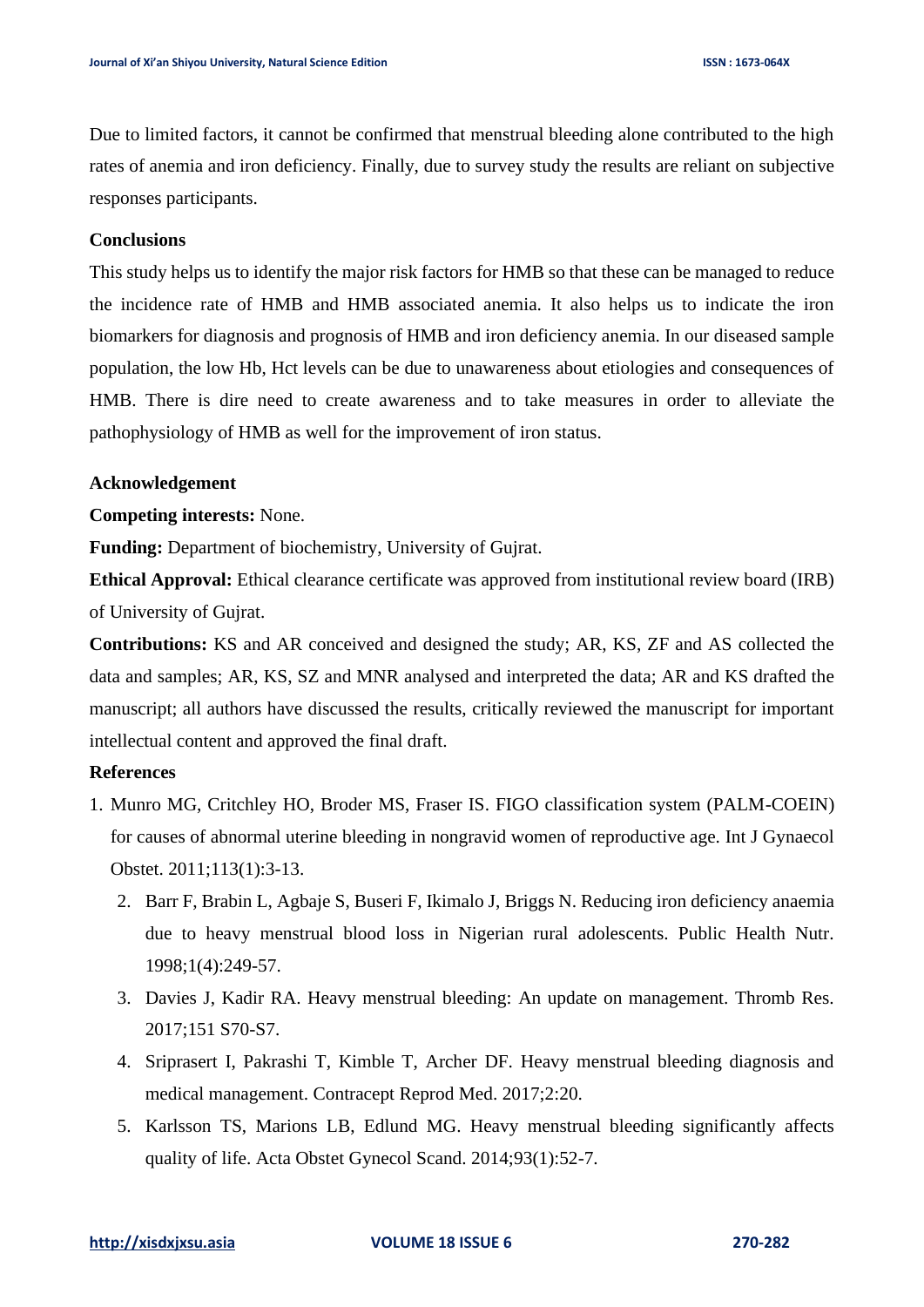- 6. Matteson KA, Clark MA. Questioning our questions: do frequently asked questions adequately cover the aspects of women's lives most affected by abnormal uterine bleeding? Opinions of women with abnormal uterine bleeding participating in focus group discussions. Women Health. 2010;50(2):195-211.
- 7. Fraser IS, Langham S, Uhl-Hochgraeber K. Health-related quality of life and economic burden of abnormal uterine bleeding. Expert Review of Obstetrics & Gynecology. 2009;4(2):179-89.
- 8. James AH, Kouides PA, Abdul-Kadir R, Edlund M, Federici AB, Halimeh S, et al. Von Willebrand disease and other bleeding disorders in women: consensus on diagnosis and management from an international expert panel. Am J Obstet Gynecol. 2009;201(1):11-8.
- 9. Bruinvels G, Burden RJ, Cushway T, Brown N, Pedlar C, Richards T. The impact of heavy menstrual bleeding (menorrhagia) and iron status in exercising females. British Journal of Sports Medicine. 2017;51(4):304-.
- 10. Fraser IS, Mansour D, Breymann C, Hoffman C, Mezzacasa A, Petraglia F. Prevalence of heavy menstrual bleeding and experiences of affected women in a European patient survey. Int J Gynaecol Obstet. 2015;128(3):196-200.
- 11. Kazemijaliseh H, Ramezani Tehrani F, Behboudi-Gandevani S, Khalili D, Hosseinpanah F, Azizi F. A Population-Based Study of the Prevalence of Abnormal Uterine Bleeding and its Related Factors among Iranian Reproductive-Age Women: An Updated Data. Arch Iran Med. 2017;20(9):558-63.
- 12. Ding C, Wang J, Cao Y, Pan Y, Lu X, Wang W, et al. Heavy menstrual bleeding among women aged 18-50 years living in Beijing, China: prevalence, risk factors, and impact on daily life. BMC Womens Health. 2019;19(1):27.
- 13. Bruinvels G, Burden R, Brown N, Richards T, Pedlar C. The Prevalence and Impact of Heavy Menstrual Bleeding (Menorrhagia) in Elite and Non-Elite Athletes. PLoS One. 2016;11(2):e0149881.
- 14. Zhu A, Kaneshiro M, Kaunitz JD. Evaluation and treatment of iron deficiency anemia: a gastroenterological perspective. Dig Dis Sci. 2010;55(3):548-59.
- 15. Bushnell DM, Martin ML, Moore KA, Richter HE, Rubin A, Patrick DL. Menorrhagia Impact Questionnaire: assessing the influence of heavy menstrual bleeding on quality of life. Curr Med Res Opin. 2010;26(12):2745-55.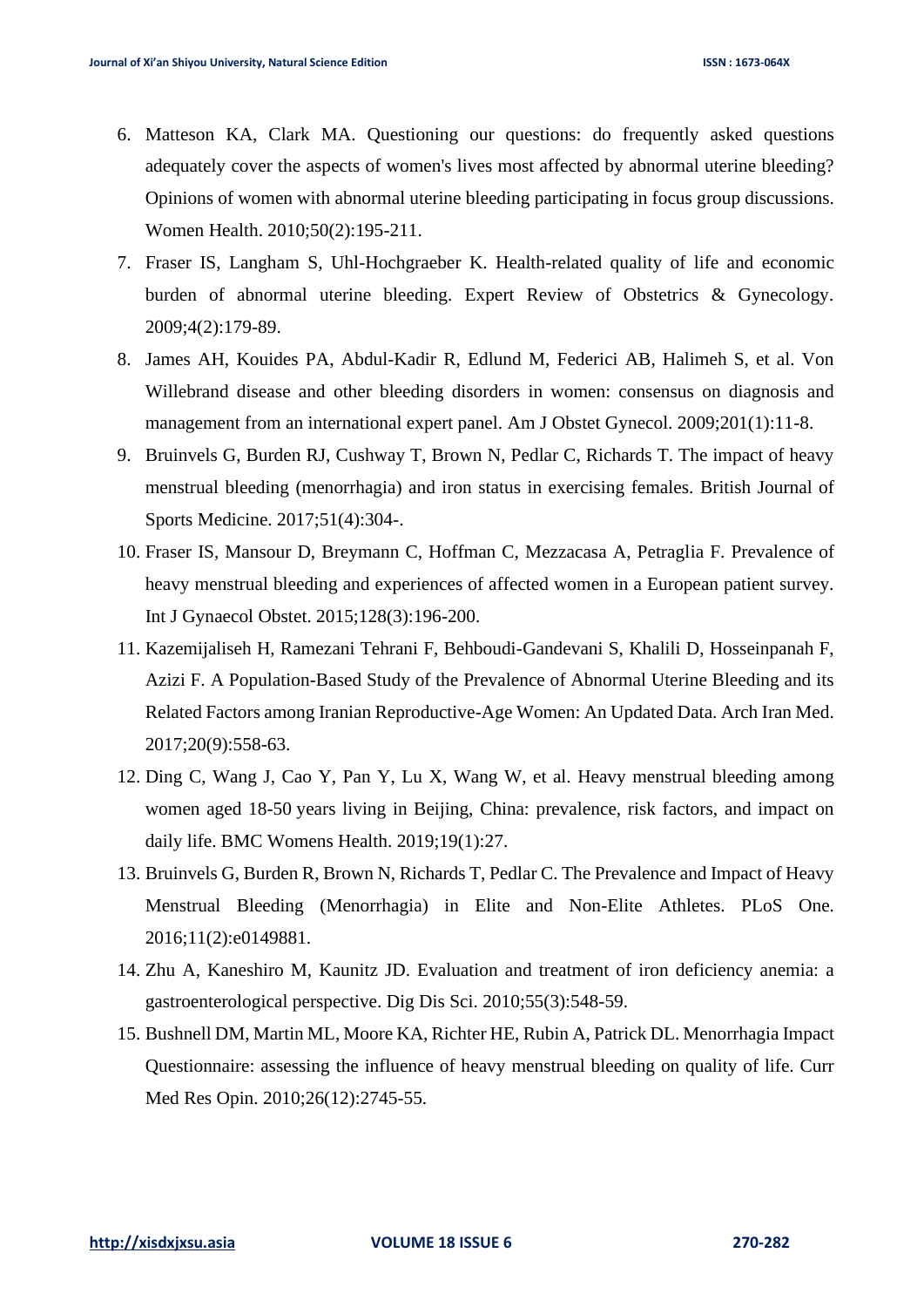- 16. Liu Z, Doan QV, Blumenthal P, Dubois RW. A systematic review evaluating health-related quality of life, work impairment, and health-care costs and utilization in abnormal uterine bleeding. Value Health. 2007;10(3):183-94.
- 17. de Souza SS, Camargos AF, Ferreira MCF, Pereira FdAN, de Rezende CP, Araújo CAA, et al. Hemoglobin levels predict quality of life in women with heavy menstrual bleeding. Archives of gynecology and obstetrics. 2010;281(5):895-900.
- 18. Knol HM, Mulder AB, Bogchelman DH, Kluin-Nelemans HC, van der Zee AG, Meijer K. The prevalence of underlying bleeding disorders in patients with heavy menstrual bleeding with and without gynecologic abnormalities. Am J Obstet Gynecol. 2013;209(3):202-07.
- 19. Wang W, Bourgeois T, Klima J, Berlan ED, Fischer AN, O'Brien SH. Iron deficiency and fatigue in adolescent females with heavy menstrual bleeding. Haemophilia. 2013;19(2):225- 30.
- 20. Ware JE, Jr. Standards for validating health measures: definition and content. J Chronic Dis. 1987;40(6):473-80.
- 21. Krupp LB, LaRocca NG, Muir-Nash J, Steinberg AD. The fatigue severity scale. Application to patients with multiple sclerosis and systemic lupus erythematosus. Arch Neurol. 1989;46(10):1121-3.
- 22. Stoltzfus RJ, Mullany L, Black RE. Iron deficiency anaemia. Comparative quantification of health risks: global and regional burden of disease attributable to selected major risk factors. 2004;1:163-209.
- 23. Santos IS, Minten GC, Valle NC, Tuerlinckx GC, Silva AB, Pereira GA, et al. Menstrual bleeding patterns: A community-based cross-sectional study among women aged 18-45 years in Southern Brazil. BMC Womens Health. 2011;11(1):26.
- 24. Weisberg E, McGeehan K, Fraser IS. Effect of perceptions of menstrual blood loss and menstrual pain on women's quality of life. Eur J Contracept Reprod Health Care. 2016;21(6):431-5.
- 25. Kocaoz S, Cirpan R, Degirmencioglu AZ. The prevalence and impacts heavy menstrual bleeding on anemia, fatigue and quality of life in women of reproductive age. Pak J Med Sci. 2019;35(2):365-70.
- 26. Rae C, Furlong W, Horsman J, Pullenayegum E, Demers C, St-Louis J, et al. Bleeding disorders, menorrhagia and iron deficiency: impacts on health-related quality of life. Haemophilia. 2013;19(3):385-91.